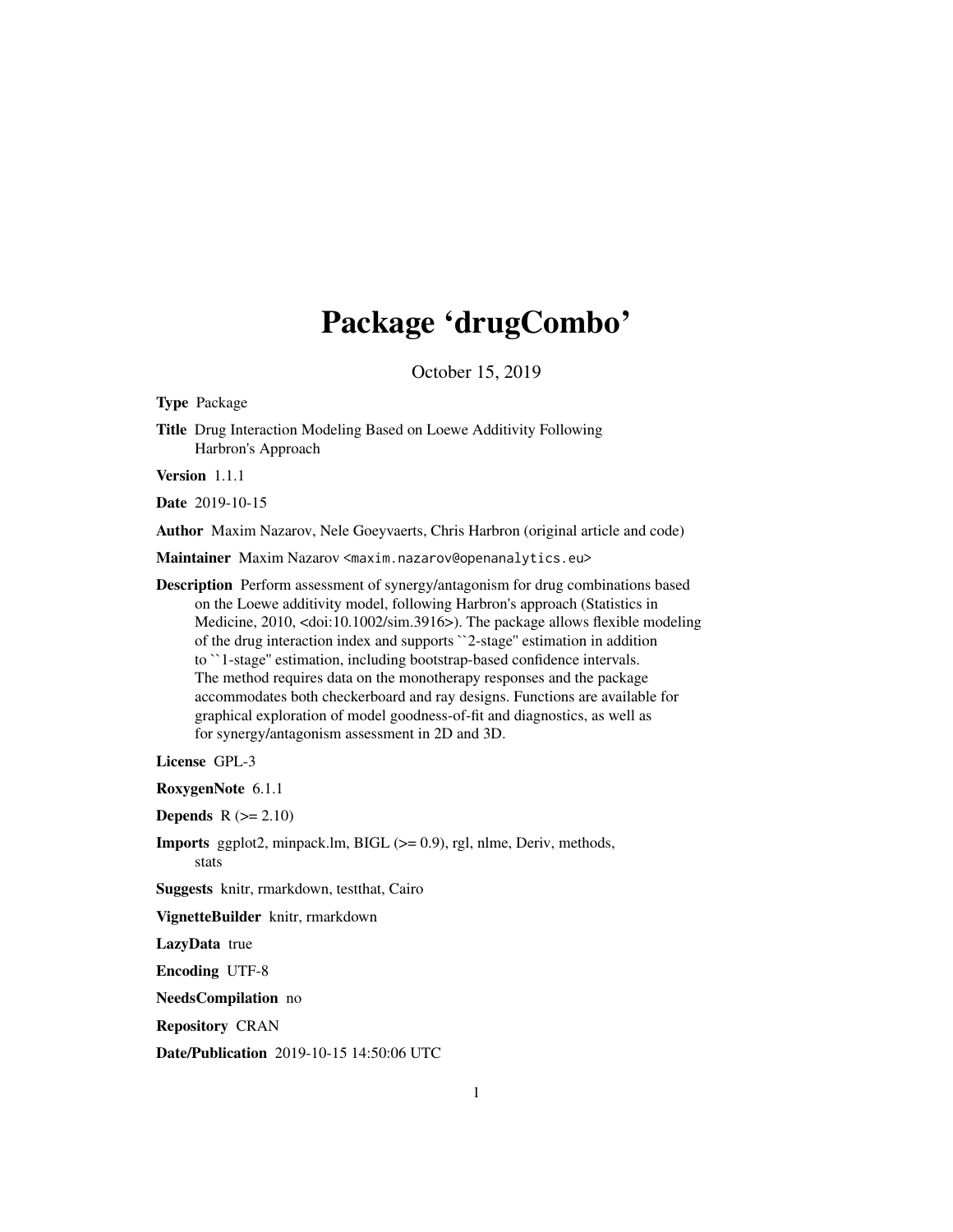# <span id="page-1-0"></span>R topics documented:

| $\mathcal{D}$ |
|---------------|
| 3             |
| $\mathbf{3}$  |
| 4             |
| 6             |
| 6             |
|               |
| 8             |
| 9             |
| -9            |
|               |
| -11           |
|               |
|               |
| -14           |
| -15           |
|               |

#### **Index** and the contract of the contract of the contract of the contract of the contract of the contract of the contract of the contract of the contract of the contract of the contract of the contract of the contract of th

<span id="page-1-1"></span>bootstrapCoefs *Show estimated model parameters from all bootstrap iterations*

# Description

Show estimated model parameters from all bootstrap iterations

## Usage

```
bootstrapCoefs(tauSurface)
```
# Arguments

```
tauSurface A tauSurface object returned by getTauSurface.
```
# Value

matrix of parameter estimates from the bootstrap iterations as returned by [getBootTaus](#page-6-1)

# Author(s)

Maxim Nazarov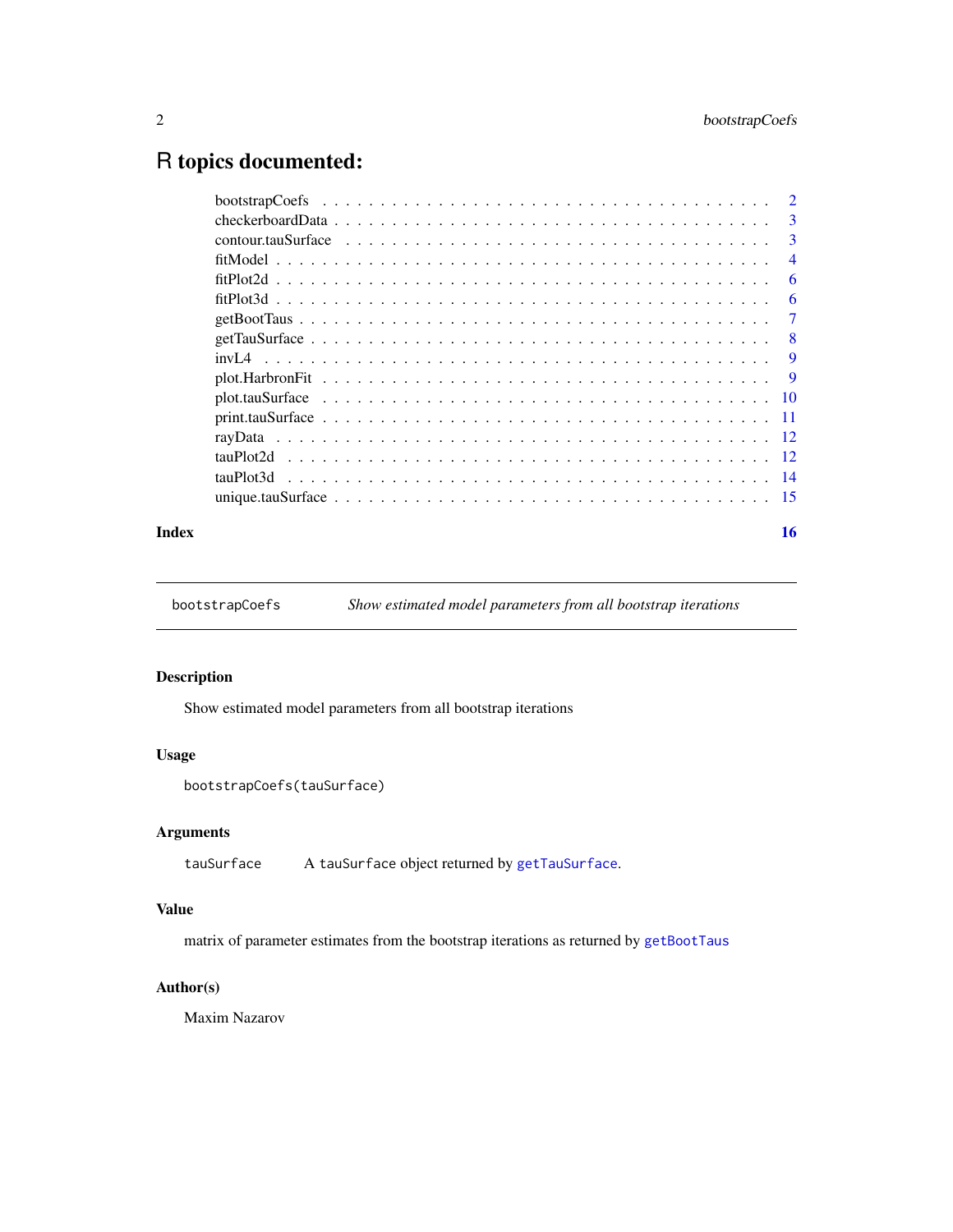<span id="page-2-0"></span>

A dataset containing data from 10 different in-vitro drug combination experiments for an antiviral treatment (compound 1) using a checkerboard design. The variables are as follows:

#### Format

A data frame with 9360 observations of 5 variables:

- d1: dose of the first compound
- d2: dose of the second compound
- effect: observed effect (normalized cell counts)
- plate: plate ID (1 to 3 within experiment)
- exp: experiment ID (1 to 10)

<span id="page-2-1"></span>contour.tauSurface *Contour-plot method for "tauSurface" objects*

#### Description

Contour-plot method for "tauSurface" objects

#### Usage

```
## S3 method for class 'tauSurface'
contour(x, digits = 4, ...)
```
#### Arguments

|                         | A tauSurface object returned by getTauSurface.       |
|-------------------------|------------------------------------------------------|
| digits                  | Number of digits used in format for the dose labels. |
| $\cdot$ $\cdot$ $\cdot$ | Further parameters, currently not used.              |

#### Details

The function returns a heatmap-like plot displaying the interaction index (tau) estimates and pointwise confidence intervals numerically. Blue and red colours are used to indicate areas of synergy (if confidence interval lies entirely below 1) or antagonism (if confidence interval lies entirely above 1). Note that color intensity is determined by the absolute values of the interaction indices.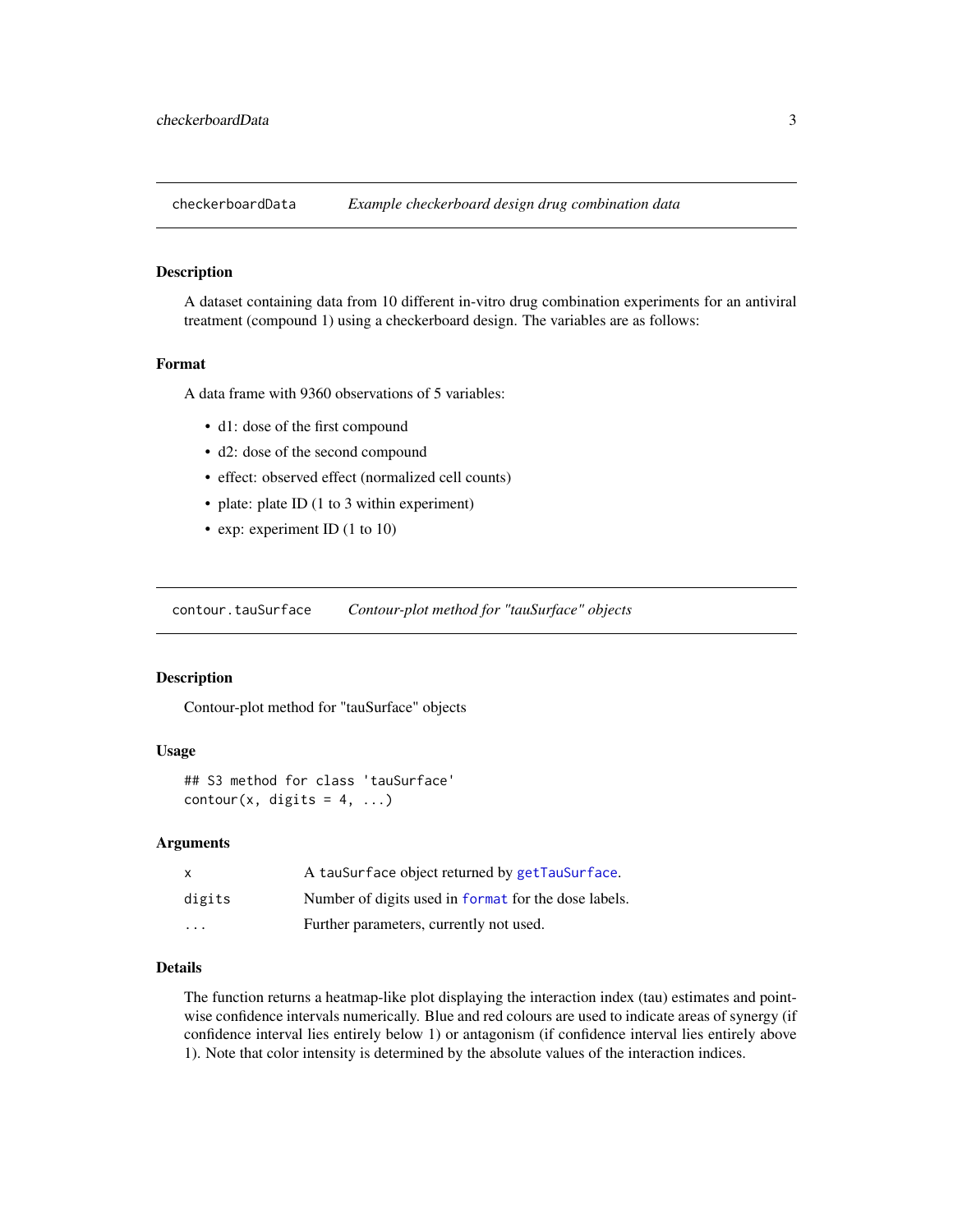#### <span id="page-3-0"></span>Value

a ggplot2 object

# Author(s)

Maxim Nazarov

<span id="page-3-1"></span>fitModel *Fit drug interaction index model according to Harbron's framework*

#### Description

This is the main function to fit an interaction index model to drug combination data based on the Loewe additivity model. The interaction index can be specified in a flexible way as a function of doses and other variables.

# Usage

```
fitModel(data, mono = NULL, model = NULL, tauFormula = NULL,
  tauLog = FALSE, tauStart = 1 * (!tauLog), stage = 1,
  fixed = NULL, inactiveIn = 0, verbose = FALSE, ...)
```

| data       | A (long) data frame to fit the model to. Required columns are "d1", "d2" and<br>"effect". Other variables are allowed and can be used in tauFormula.                                                                                                                                                                                                                                                                                                                  |
|------------|-----------------------------------------------------------------------------------------------------------------------------------------------------------------------------------------------------------------------------------------------------------------------------------------------------------------------------------------------------------------------------------------------------------------------------------------------------------------------|
| mono       | An optional "MarginalFit" object, obtained from fitMarginals.                                                                                                                                                                                                                                                                                                                                                                                                         |
| model      | A pre-defined model to use for the interaction index tau. One of "additive", "uni-<br>form", "linear1", "separate1", "linear2", "separate2", "separate12" or "zhao".<br>See details.                                                                                                                                                                                                                                                                                  |
| tauFormula | A formula to define the interaction index tau, using either 'literal' (as in nls) or<br>'symbolic' (as in 1m) specification.                                                                                                                                                                                                                                                                                                                                          |
| tauLog     | Whether to fit the model using log-transformed tau parameters. This is mostly<br>useful for "separate"-type tau models for better convergence. Note that if TRUE,<br>tau cannot be negative, which may be not approriate for some models, such as<br>"linear1" and "linear2". Note that this affects the coefficient names in the result<br>("logtau1", "logtau2",  instead of "tau1", "tau2", ), so if fixed argument is<br>used, this should be taken into account. |
| tauStart   | Vector of starting values for tau parameters, either of length 1 or of the same<br>length as the total number of tau parameters.                                                                                                                                                                                                                                                                                                                                      |
| stage      | Whether to run a 1-stage or 2-stage estimation.                                                                                                                                                                                                                                                                                                                                                                                                                       |
| fixed      | Constraints on monotherapy and/or tau parameters as a vector of the form 'name<br>= value', if NULL (default), taken from mono. Note that the tau parameters<br>should be named "tau1", "tau2",  if $taulog = FALSE$ (default), or "logtau1",<br>" $logtau2$ ",  if $tauLog = TRUE$ .                                                                                                                                                                                 |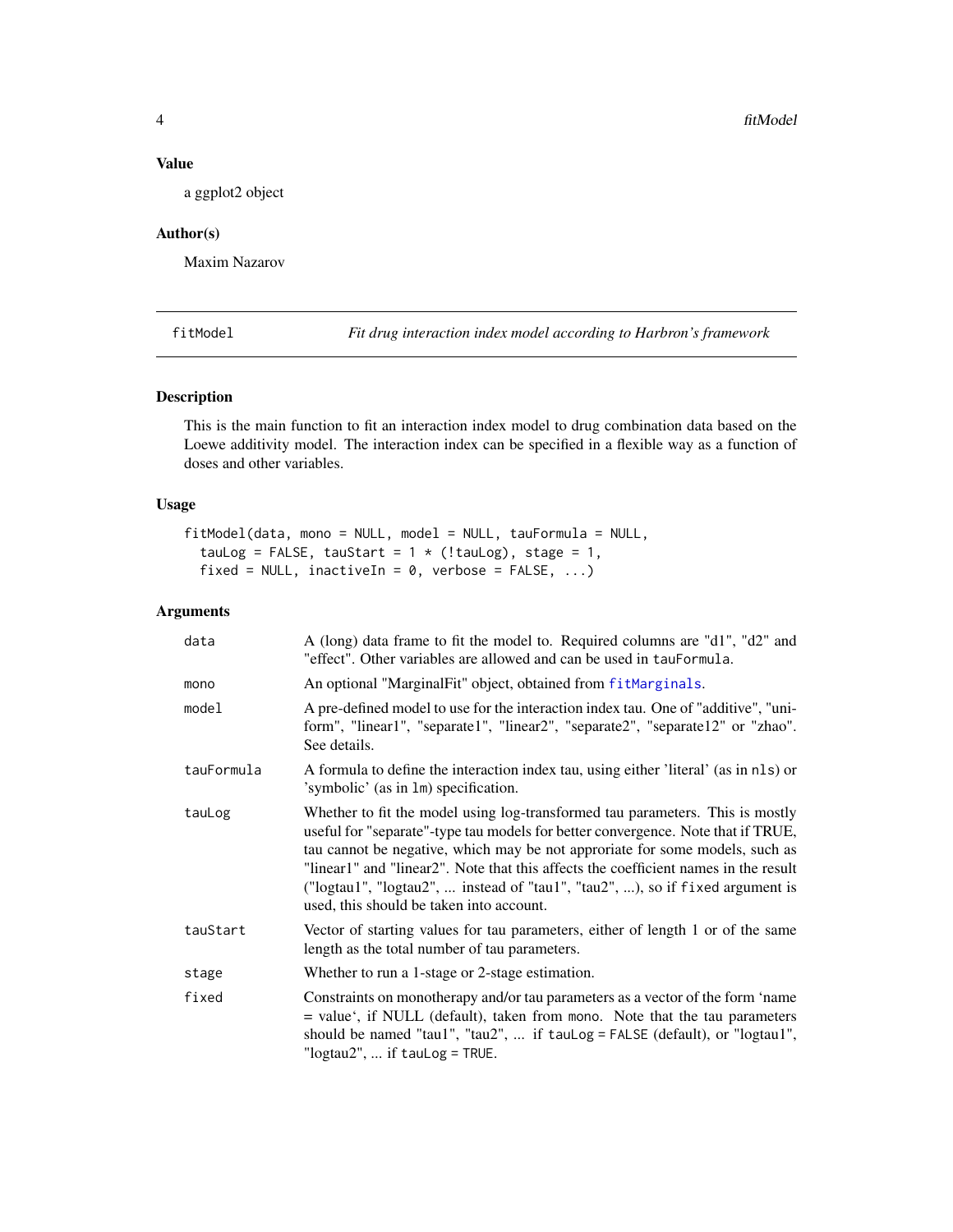#### <span id="page-4-0"></span>fitModel 5

| inactiveIn | which compound is inactive $(1 \text{ or } 2)$ , or $(0 \text{ (default) when both compounds are})$<br>active.                                                                   |
|------------|----------------------------------------------------------------------------------------------------------------------------------------------------------------------------------|
| verbose    | Whether to show extra information useful for debugging.                                                                                                                          |
| $\ddots$   | Further arguments passed to the $nlsLM$ call. For example, trace = TRUE is useful<br>to see the trace of the fitting process and may help identify issues with conver-<br>gence. |

# Details

There are different ways to specify a model for the interaction index tau:

- Using one of the pre-defined models as specified in the model argument:
	- "additive", for additivity model,
	- "uniform", one overall value for tau,
	- "linear1", linear dependency on log10 dose of the first compound,
	- "linear2", linear dependency on log10 dose of the second compound,
	- "separate1", different tau for each dose of the first compound,
	- "separate2", different tau for each dose of the second compound,
	- "separate12", different tau for each combination of doses of the two compounds,
	- "zhao", quadratic response surface model following Zhao et al 2012.
- Using a literal or symbolic formula. Note that for the monotherapies, tau is assumed to be equal to 1. Therefore, continuous models may entail discontinuities in the interaction index when d1 and d2 approach 0.

#### Value

Fitted object of class "HarbronFit" which is an nls-like object with extra elements.

#### Author(s)

Maxim Nazarov

#### Examples

```
data("checkerboardData", package = "drugCombo")
data1 <- checkerboardData[checkerboardData$exp == 1, ]
mono1 \le fitMarginals(data1, fixed = c(b = 1))
# all three ways below are equivalent
fitLin1 <- fitModel(data = data1, mono = mono1, model = "linear1")
fitLin1b <- fitModel(data1, mono1, tauFormula = \sim log10(d1))
fitLin1c <- fitModel(data1, mono1, tauFormula = \sim tau1+tau2*log10(d1))
```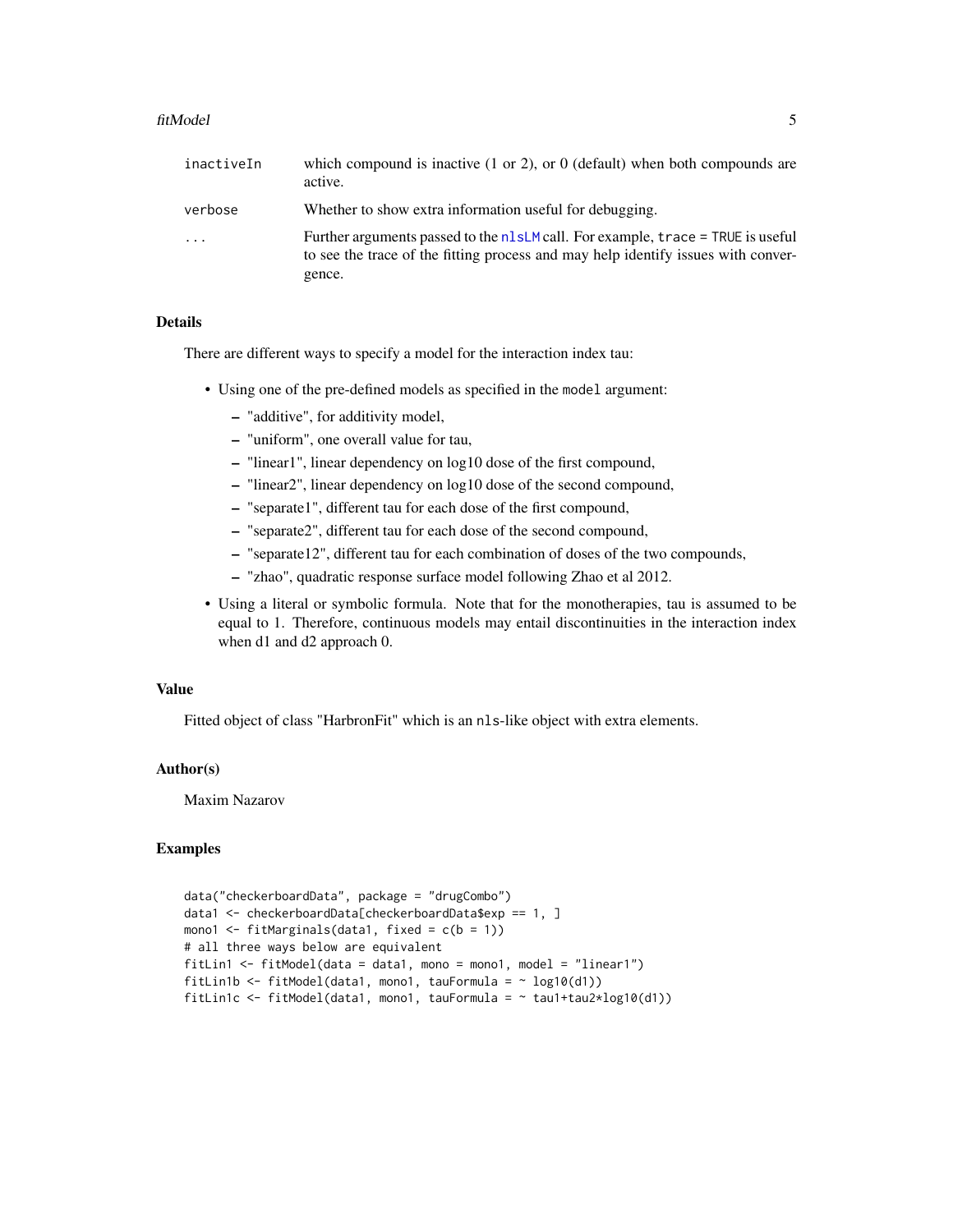<span id="page-5-1"></span><span id="page-5-0"></span>

Plot 2d surface (slices) of observations and model fit

# Usage

```
fitPlot2d(fit, fit2 = NULL, side = c("d1", "d2", "total"),
  useFineGrid = TRUE, modelNames = NULL)
```
# Arguments

| fit         | A Harbron Fit object returned by fit Model.                                                                                                                                                                                                   |
|-------------|-----------------------------------------------------------------------------------------------------------------------------------------------------------------------------------------------------------------------------------------------|
| fit2        | An optional Harbron Fit object returned by fit Model. If provided, a 2d-plot<br>comparing two model fits is produced. Note that the two models should have<br>been fitted on the same data. Note that this argument can also be used as side. |
| side        | Which side ("d1", "d2" or "total" for the sum of d1 and d2) to use as x-axis.                                                                                                                                                                 |
| useFineGrid | Whether to use fine grid for plotting fitted curves (default), or calculate predic-<br>tions only at the observed data points.                                                                                                                |
| modelNames  | Model names to use for the plot legend in the case of model comparison (i.e.<br>when fit2 is provided).                                                                                                                                       |

# Value

ggplot2 object

# Author(s)

Maxim Nazarov

<span id="page-5-2"></span>fitPlot3d *Plot 3d surface of observations and model fit*

# Description

Plot 3d surface of observations and model fit

#### Usage

```
fitPlot3d(fit, logScale = TRUE, useFineGrid = TRUE, showMesh = TRUE,
 widget = FALSE)
```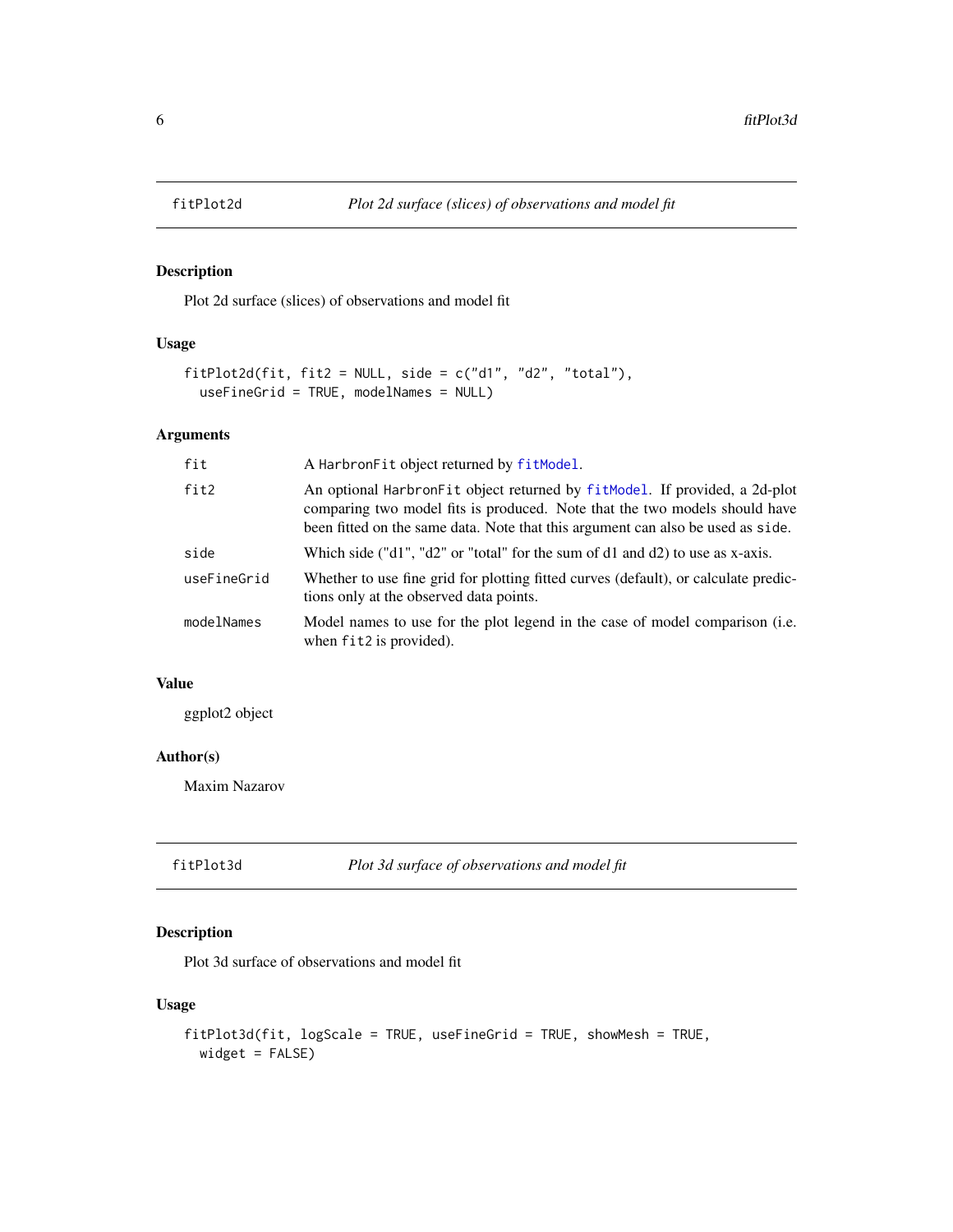# <span id="page-6-0"></span>getBootTaus 7

# Arguments

| fit         | A Harbron Fit object returned by fit Model.                                                                                           |
|-------------|---------------------------------------------------------------------------------------------------------------------------------------|
| logScale    | Whether to use log-scale for x and y axes.                                                                                            |
| useFineGrid | Whether to use fine grid for plotting the fitted surface (default), or calculate<br>predictions only at the observed data points.     |
| showMesh    | Whether to show 'mesh' on the plot. Note: currently doesn't play nicely with<br>the use Fine Grid argument, so the latter is ignored. |
| widget      | Whether to return a "htmlwidget" object instead of plotting on a 3d device.                                                           |

## Value

A 3d plot is shown or an object of class "htmlwidget" as returned by [rglwidget](#page-0-0).

#### Author(s)

Maxim Nazarov

| getBootTaus |  |
|-------------|--|
|             |  |

<span id="page-6-1"></span>getBootTaus *Run nonparametric bootstrap on the interaction index model*

#### Description

Function to run nonparametric bootstrap on the interaction index model. It is usually called from [getTauSurface](#page-7-1).

#### Usage

```
getBootTaus(fit, niter = 100, resample = c("all", "mono",
  "stratified"), seed = NULL, verbose = FALSE, ...
```
#### Arguments

| A Harbron Fit object returned by fit Model.                                                                                                                                                                                                                                                                                 |
|-----------------------------------------------------------------------------------------------------------------------------------------------------------------------------------------------------------------------------------------------------------------------------------------------------------------------------|
| Number of bootstrap samples to use.                                                                                                                                                                                                                                                                                         |
| Resampling method for bootstrap. Either "all" (default) for resampling from all<br>data, "mono" for separately resampling monotherapy and combination data, or<br>"stratified" for resampling at each dose combination separately. Note that the<br>latter method is not meaningful if there are no replicates in the data. |
| Random seed to use for bootstrap                                                                                                                                                                                                                                                                                            |
| Whether to show progress information.                                                                                                                                                                                                                                                                                       |
| Further arguments passed to the fit Model calls.                                                                                                                                                                                                                                                                            |
|                                                                                                                                                                                                                                                                                                                             |

## Value

A matrix of interaction index estimates based on the bootstrap samples.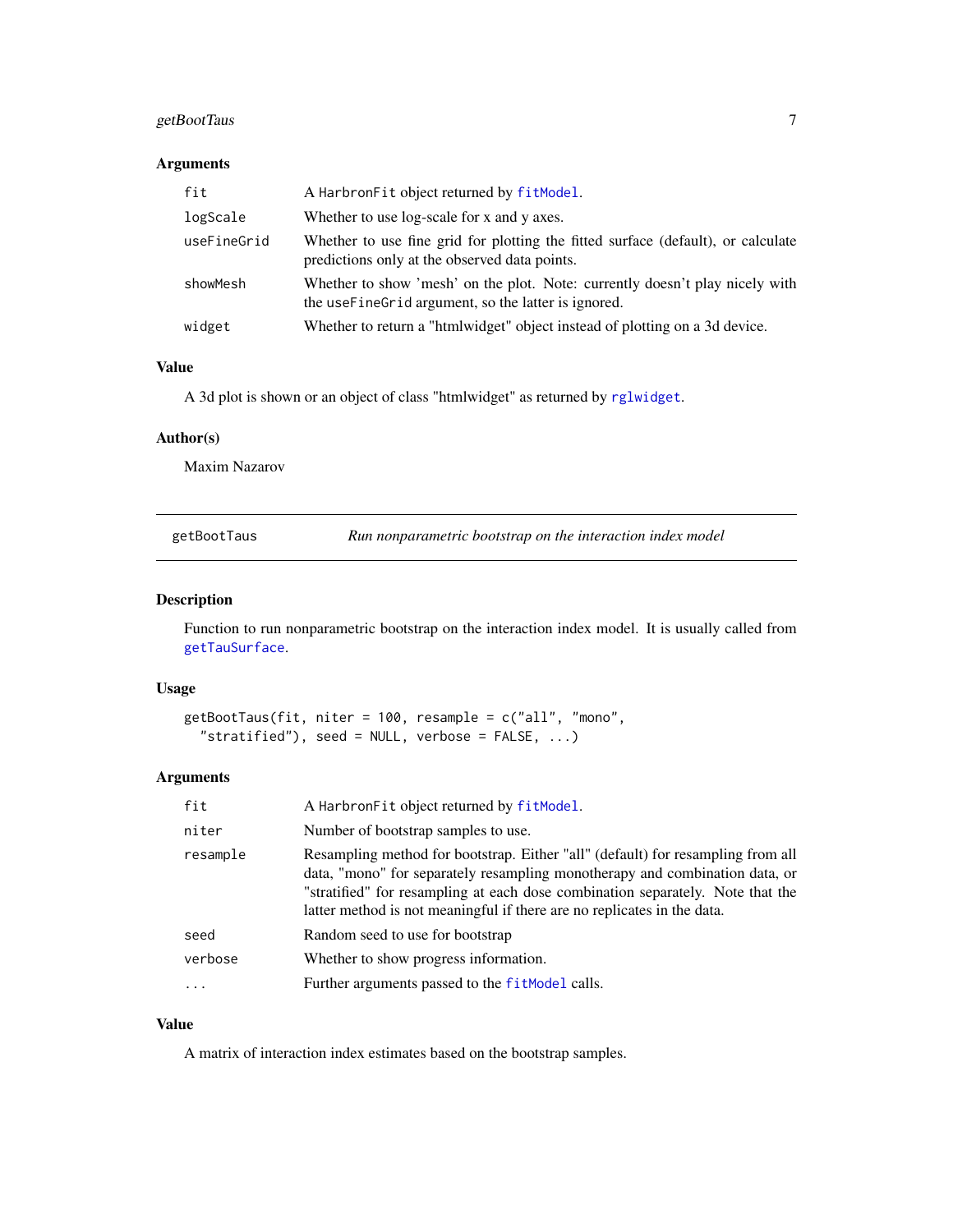#### <span id="page-7-0"></span>Author(s)

Maxim Nazarov

<span id="page-7-1"></span>getTauSurface *Compute interaction index surface and confidence intervals*

# Description

Computes estimates and confidence intervals for the interaction surface for all dose combinations.

#### Usage

```
getTauSurface(fit, data = NULL, addCI = TRUE, method = c("default",
  "boot"), level = 0.95, niter = 100, resample = c("all", "mono","stratified"), seed = NULL, ...)
```
# Arguments

| fit      | A Harbron Fit object returned by fit Model.                                                                                                                                                                                                                                                                                 |
|----------|-----------------------------------------------------------------------------------------------------------------------------------------------------------------------------------------------------------------------------------------------------------------------------------------------------------------------------|
| data     | Dose combinations to compute interaction index for. If NULL (default), taken<br>from the fit object.                                                                                                                                                                                                                        |
| addCI    | Whether confidence intervals need to be computed.                                                                                                                                                                                                                                                                           |
| method   | Which method to use to calculate confidence intervals: "default" for Wald-type<br>or "boot" for non-parametric bootstrap.                                                                                                                                                                                                   |
| level    | The confidence level required for the confidence intervals (default is 0.95).                                                                                                                                                                                                                                               |
| niter    | Number of bootstrap samples to use.                                                                                                                                                                                                                                                                                         |
| resample | Resampling method for bootstrap. Either "all" (default) for resampling from all<br>data, "mono" for separately resampling monotherapy and combination data, or<br>"stratified" for resampling at each dose combination separately. Note that the<br>latter method is not meaningful if there are no replicates in the data. |
| seed     | Random seed to use for bootstrap                                                                                                                                                                                                                                                                                            |
| .        | Further parameters that are passed to getBootTaus.                                                                                                                                                                                                                                                                          |
|          |                                                                                                                                                                                                                                                                                                                             |

#### Value

An object of class "tauSurface" which is essentially a list with the following components: data frame with interaction index (tau) estimates, standard errors and point-wise confidence intervals, formulas for computing tau at any given dose (only for models with continuous functions used to define tau), and details on the tau specification from the fit. In addition, if the "boot" method was used, all the bootstrap estimates are returned and can be accessed with [bootstrapCoefs](#page-1-1).

#### Author(s)

Maxim Nazarov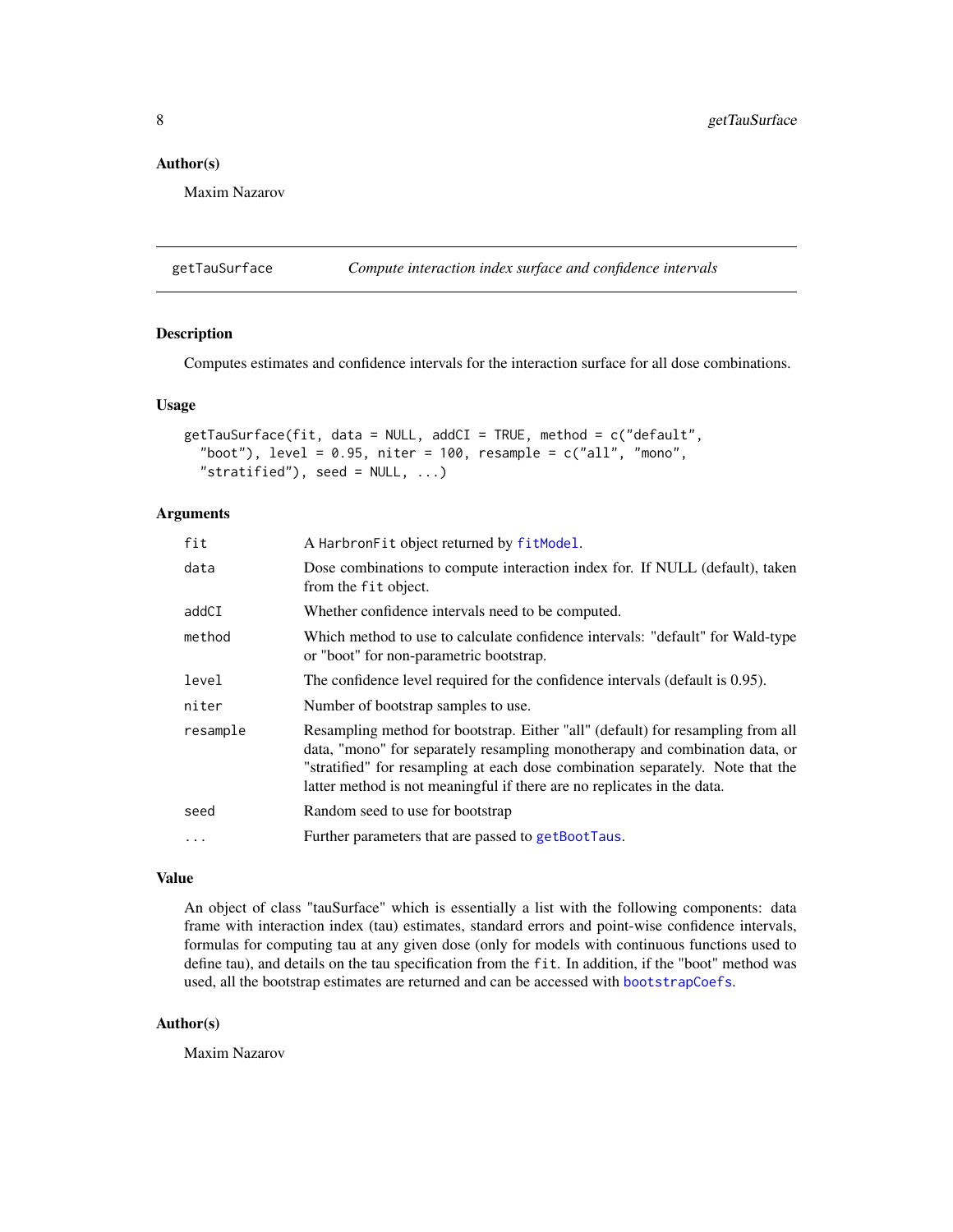#### <span id="page-8-0"></span> $invL4$  9

# See Also

[plot.tauSurface](#page-9-1), [contour.tauSurface](#page-2-1) for visual representation of the tau surface.

Inverse 4-parameter log-logistic (response-dose) function

# Description

Inverse 4-parameter log-logistic (response-dose) function

#### Usage

invL4(y, h, b, m, logEC50)

# Arguments

|         | Response.                                    |
|---------|----------------------------------------------|
|         | Hill's coefficient (slope of the curve).     |
|         | Baseline effect (at zero dose).              |
| m       | Maximal/asymptote effect (at infinite dose). |
| logEC50 | Point of inflection (in logarithmic terms).  |
|         |                                              |

#### Value

Dose level.

plot.HarbronFit *Plot method for* HarbronFit *objects*

# Description

Diagnostic and goodness-of-fit plots (in 2D and 3D).

## Usage

```
## S3 method for class 'HarbronFit'
plot(x, y = NULL, which = c("nls", "2d", "3d"),...)
```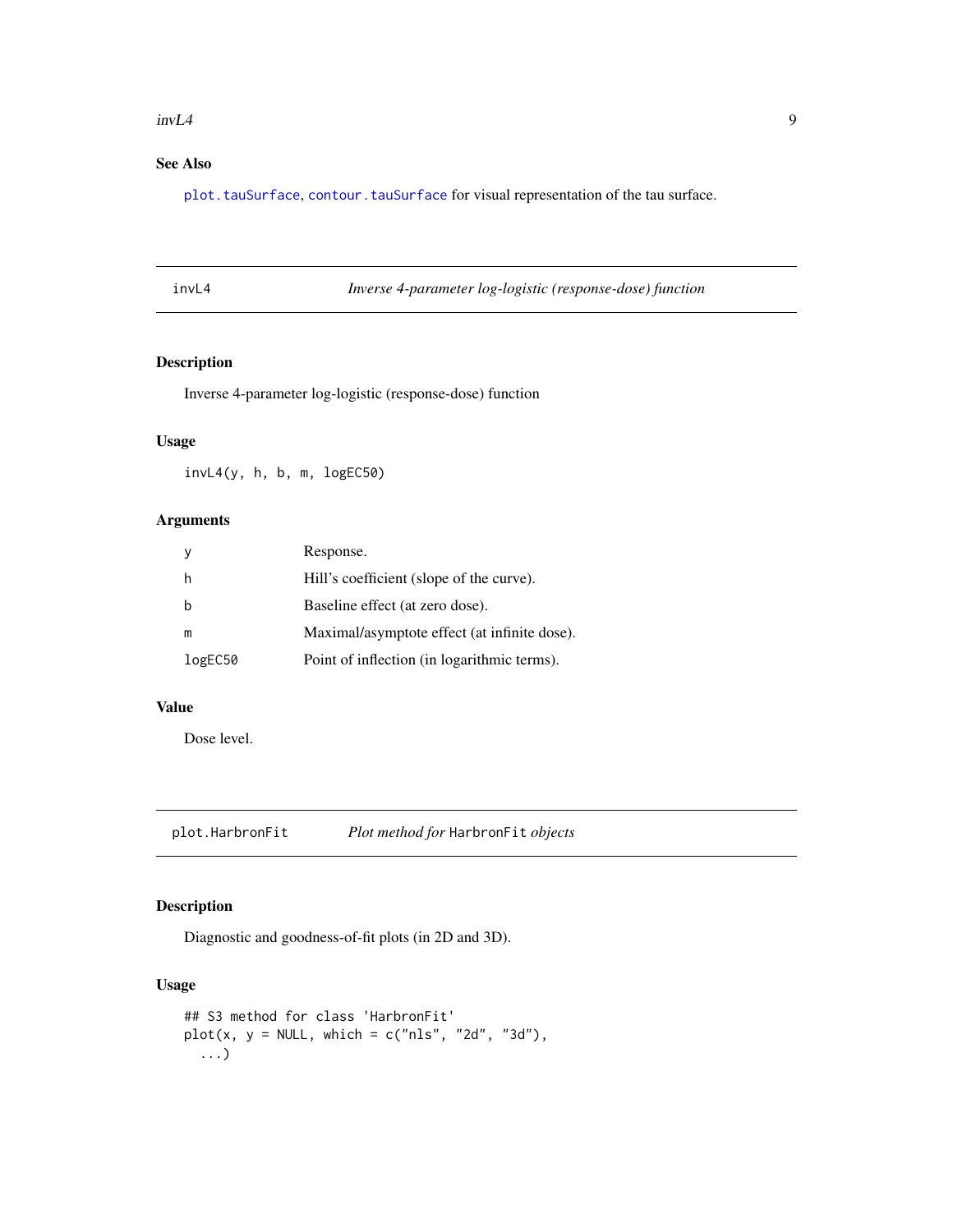### <span id="page-9-0"></span>Arguments

| $\times$ | A Harbron Fit object returned by fit Model.                                                                                                                                                                                                                                                         |
|----------|-----------------------------------------------------------------------------------------------------------------------------------------------------------------------------------------------------------------------------------------------------------------------------------------------------|
| у        | A (optional) second HarbronFit object returned by fitModel. If provided,<br>which argument is ignored and a 2d-plot comparing two model fits is produced.<br>Note that the two models should have been fitted on the same data. Note that<br>this argument can also be used as which. See examples. |
| which    | Whether to show default plot.nls ("nls"), a 'slice' plot with fitted curves over-<br>laid on top of the observed data ("2d") or a 3d-plot with fitted surface overlaid<br>on top of the observed data ("3d").                                                                                       |
| .        | Further arguments passed to plot.nls, fitPlot2d or fitPlot3d depending on<br>which.                                                                                                                                                                                                                 |

# Value

Output from [plot.nls](#page-0-0), a ggplot2 object if which = "2d", or a 3d rgl plot if which = "3d".

#### Author(s)

Maxim Nazarov

# Examples

```
data("checkerboardData", package = "drugCombo")
data1 <- checkerboardData[checkerboardData$exp == 1, ]
fitUniform <- fitModel(data1, model = "uniform")
fitLinear <- fitModel(data1, model = "linear1")
plot(fitUniform, fitLinear)
plot(fitLinear, "2d") # here 2nd argument is interpreted as `which`
```
<span id="page-9-1"></span>plot.tauSurface *Plot method for "tauSurface" objects*

# Description

2D slice and 3D surface plots for the interaction index surface.

## Usage

```
## S3 method for class 'tauSurface'
plot(x, y = NULL, which = c("2d", "3d"), ...)
```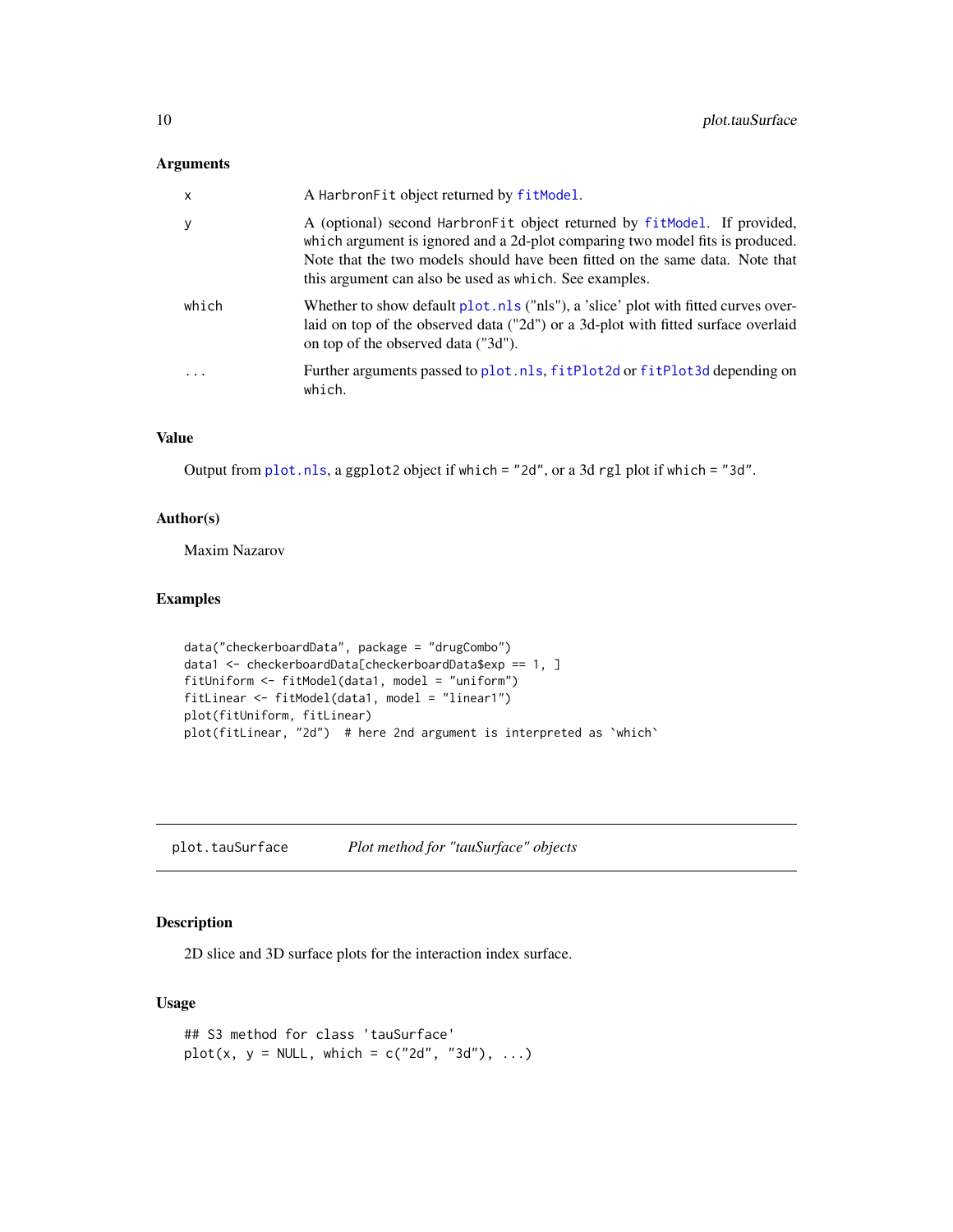# <span id="page-10-0"></span>print.tauSurface 11

#### Arguments

| $\mathsf{x}$ | A tauSurface object returned by getTauSurface.                                                                                                                                                                                                                                                                                     |
|--------------|------------------------------------------------------------------------------------------------------------------------------------------------------------------------------------------------------------------------------------------------------------------------------------------------------------------------------------|
| y            | An optional second tauSurface object returned by getTauSurface. If pro-<br>vided, which argument is ignored and a 2d-plot comparing two tau surfaces is<br>produced. Note that the two estimates should have been calculated on the same<br>HarbronFit object. Note that this argument can also be used as which. See<br>examples. |
| which        | Whether to show a 3d plot (surface plot) or a 2d plot (slice plot). Correspond-<br>ingly tauPlot3d or tauPlot2d is called.                                                                                                                                                                                                         |
|              | Further arguments passed to tauPlot3d or tauPlot2d.                                                                                                                                                                                                                                                                                |

# See Also

[tauPlot3d](#page-13-1), [tauPlot2d](#page-11-1) for the underlying functions and their arguments. [contour.tauSurface](#page-2-1) for another visual representation of the estimated interaction indices.

### Examples

```
data("checkerboardData", package = "drugCombo")
data1 <- checkerboardData[checkerboardData$exp == 1, ]
fitUniform <- fitModel(data1, model = "uniform")
tauUniform <- getTauSurface(fitUniform)
fitLinear <- fitModel(data1, model = "linear1")
tauLinear <- getTauSurface(fitLinear)
plot(tauUniform)
plot(tauLinear, which = "2d", side = "d2", facetBy = "d1")
plot(tauLinear, which = "3d")
plot(tauUniform, tauLinear, tauNames = c("uniform", "linear"))
plot(tauUniform, tauLinear, continuous2 = FALSE)
```
print.tauSurface *Print method for "tauSurface" objects*

## Description

Print method for "tauSurface" objects

# Usage

```
## S3 method for class 'tauSurface'
print(x, \ldots)
```

| X        | Output of getTauSurface.               |
|----------|----------------------------------------|
| $\cdots$ | Further arguments, currently not used. |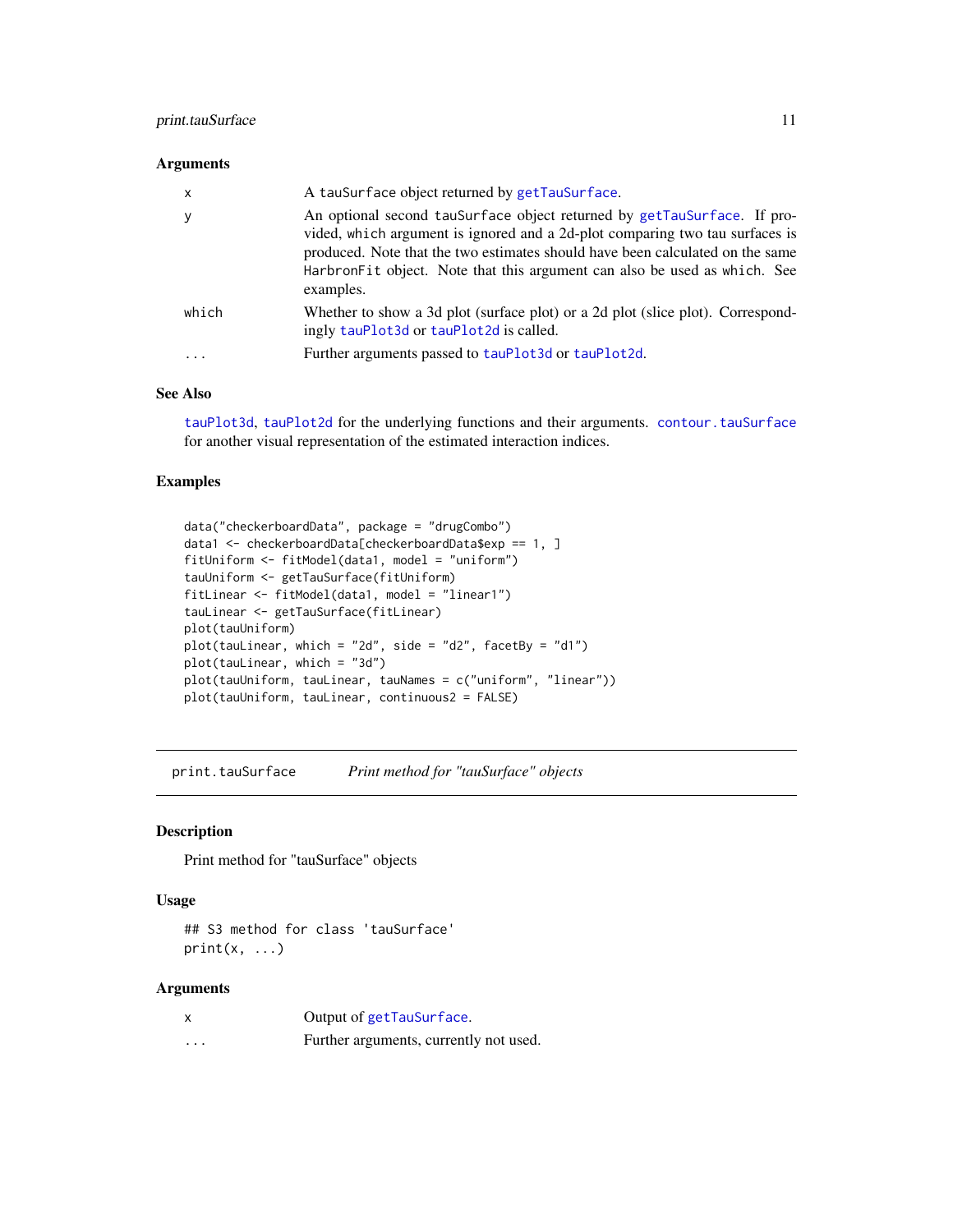<span id="page-11-0"></span>

A dataset containing data from an in-vitro drug combination experiment in oncology using a ray design. The variables are as follows:

#### Format

A data frame with 378 observations of 4 variables:

- d1: dose of the first compound
- d2: dose of the second compound
- effect: observed effect (radioactivity level)
- ray: a character vector with values 0, 0.2, 0.35, 0.5, 0.65, 0.8 and 1, corresponding to the mixture factors. Each ray has 9 dose combinations with 6 replicates.

<span id="page-11-1"></span>tauPlot2d *Plot estimated interaction index surface slice along one of the doses*

#### Description

Plot estimated interaction index surface slice along one of the doses

#### Usage

```
tauPlot2d(tauSurface, tauSurface2 = NULL, side = "d1",
  groupBy = NULL, colorBy = groupBy, facetBy = "auto",
  continuous = FALSE, continuous2 = FALSE, addLine = continuous ||
  continuous2, funs = NULL, funs2 = NULL, title = NULL,
  tauNames = NULL, digits = 4, facetOpts = NULL)
```

| tauSurface  | A tauSurface object returned by getTauSurface.                                                                                                                                                                                   |
|-------------|----------------------------------------------------------------------------------------------------------------------------------------------------------------------------------------------------------------------------------|
| tauSurface2 | An optional second tauSurface object returned by getTauSurface. If pro-<br>vided, a 2d-plot comparing the two tau surfaces is produced. Note that the esti-<br>mates should have been calculated on the same Harbron Fit object. |
| side        | Data column to use as x-axis: "d1", "d2", "total" or another variable from the<br>data in the tauSurface object.                                                                                                                 |
| groupBy     | Data column to use as grouping. Note that if comparison of two surfaces is<br>performed, this will be ignored.                                                                                                                   |
| colorBy     | Data column to use for coloring.                                                                                                                                                                                                 |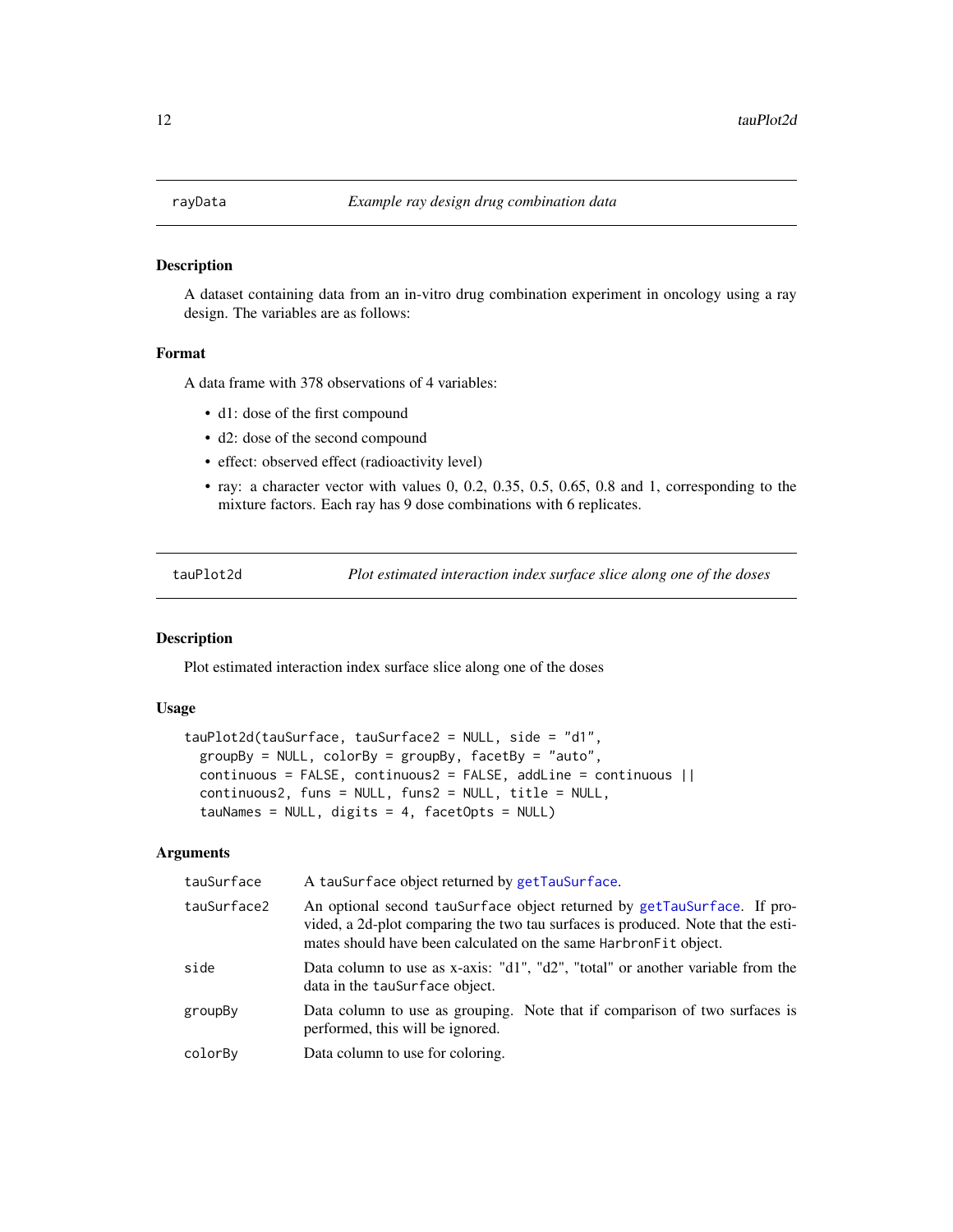#### <span id="page-12-0"></span>tauPlot2d 13

| facetBy           | Whether to facet plots by extra variables used in the tau formula ("auto") or<br>manually provided data column(s) to facet by.                                                                     |
|-------------------|----------------------------------------------------------------------------------------------------------------------------------------------------------------------------------------------------|
| continuous        | Whether continuous type of plot is requested (for tauSurface1). This is auto-<br>matically detected if used via plot. tauSurface, but can be overwritten.                                          |
| continuous2       | Whether continuous type of plot is requested (for tauSurface2). This is auto-<br>matically detected if used via plot. tauSurface, but can be overwritten.                                          |
| addLine           | Whether to connect tau estimates for subsequent doses.                                                                                                                                             |
| funs              | A list with functions to compute tau surface and confidence bands (for tauSurface1).<br>These are returned by the getTauSurface and are automatically used when the<br>plot. tauSurface is called. |
| funs <sub>2</sub> | A list with functions to compute tau surface and confidence bands (for tauSurface2).<br>These are returned by the getTauSurface and are automatically used when the<br>plot. tauSurface is called. |
| title             | Plot title.                                                                                                                                                                                        |
| tauNames          | Tau surface names to use for the plot legend in the case of comparison of esti-<br>mates (i.e. when tauSurface2 is provided).                                                                      |
| digits            | Number of digits used in format for the dose labels.                                                                                                                                               |
| facetOpts         | Arguments passed to facet_wrap                                                                                                                                                                     |

### Details

The function returns a 2d plot for the interaction index (tau) estimates as a function of one of the two doses in a checkerboard design, or rays in a ray design. Pointwise confidence intervals are displayed as error bars. In addition to plotting tau estimates from one tauSurface object, the function can be used to compare two tauSurface objects. This can be used, for example, to see the difference between Wald-type and boostrap-based confidence intervals for tau. Although the function can be used 'manually', typically one calls the [plot.tauSurface](#page-9-1) method, which then calls this function when which = "2d".

#### Value

A ggplot2 object.

#### Author(s)

Maxim Nazarov

# See Also

[plot.tauSurface](#page-9-1), [tauPlot3d](#page-13-1)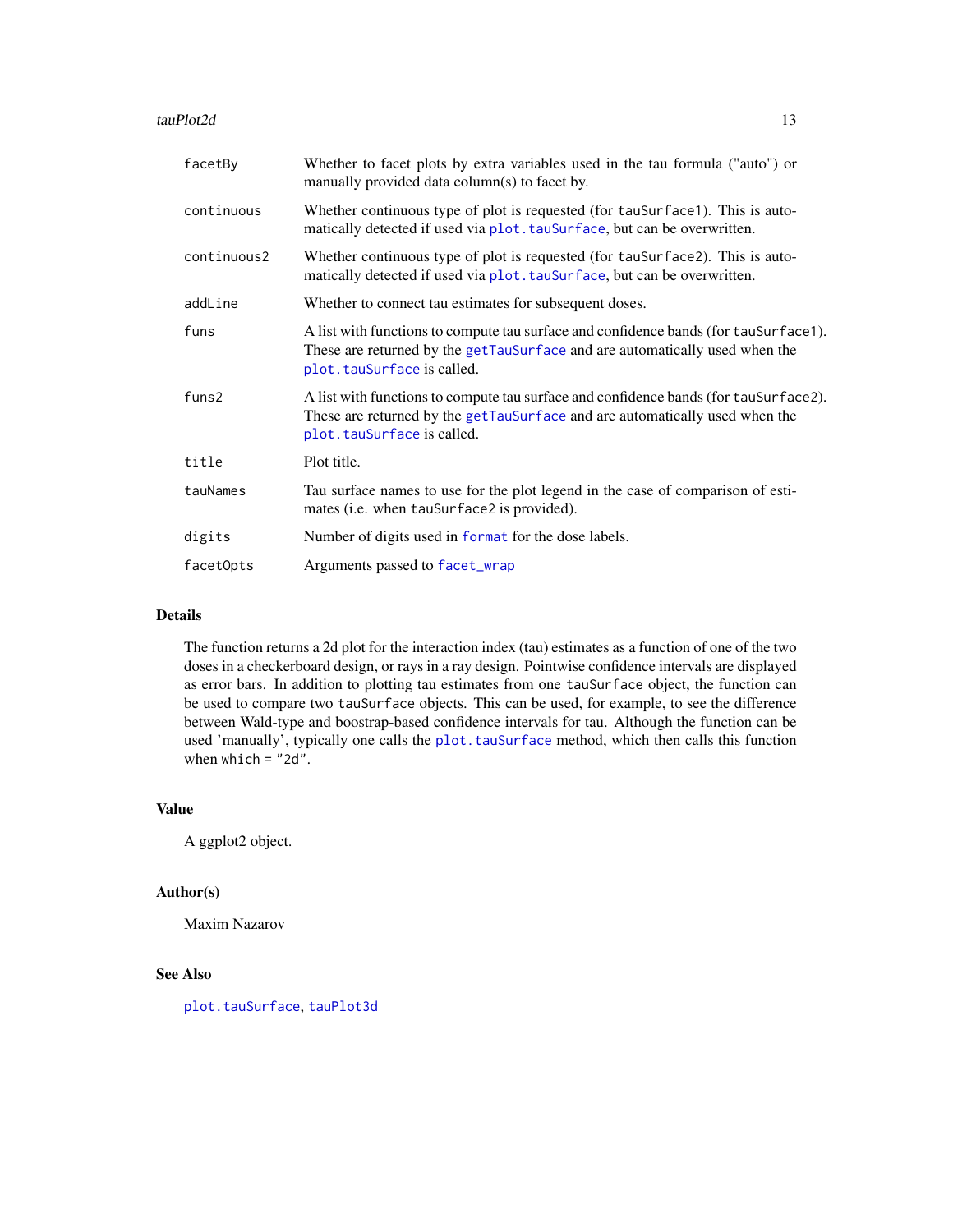<span id="page-13-1"></span><span id="page-13-0"></span>

Plot 3d surface of interaction index estimates

# Usage

```
tauPlot3d(tauSurface, logScale = TRUE, continuous = FALSE,
  funs = NULL, addPlane = continuous, colorPoints = TRUE,
 widget = FALSE)
```
#### Arguments

| tauSurface  | A tauSurface object returned by getTauSurface.                                                                                                                                                                                                                                     |
|-------------|------------------------------------------------------------------------------------------------------------------------------------------------------------------------------------------------------------------------------------------------------------------------------------|
| logScale    | Whether to use log-scale for x and y axes.                                                                                                                                                                                                                                         |
| continuous  | Whether continuous type of plot is requested. This is automatically detected if<br>used via plot. tauSurface, but can be overwritten.                                                                                                                                              |
| funs        | A list with functions to compute tau surface and confidence bands. These are re-<br>turned by the getTauSurface and are automatically used when the plot. tauSurface<br>is called.                                                                                                 |
| addPlane    | Whether to add estimated tau plane.                                                                                                                                                                                                                                                |
| colorPoints | Whether to color points by synergy/antagonism. Blue color is used for points<br>deemed synergistic (if the confidence interval lies entirely below 1), red for<br>points deemed antagostic' (if the confidence interval lies entirely above 1). Other<br>points are colored white. |
| widget      | Whether to return a "htmlwidget" object instead of plotting on 3d device.                                                                                                                                                                                                          |

# Details

The function returns a 3d plot for the interaction index (tau) estimates as a function of the doses of the two drugs. Pointwise confidence intervals are displayed as error bars. Although the function can be used 'manually', typically one calls the [plot.tauSurface](#page-9-1) method, which then calls this function when which = "3d".

#### Value

A 3d plot is shown or an object of the class "htmlwidget" as returned by [rglwidget](#page-0-0).

#### Author(s)

Maxim Nazarov

#### See Also

[plot.tauSurface](#page-9-1), [tauPlot2d](#page-11-1)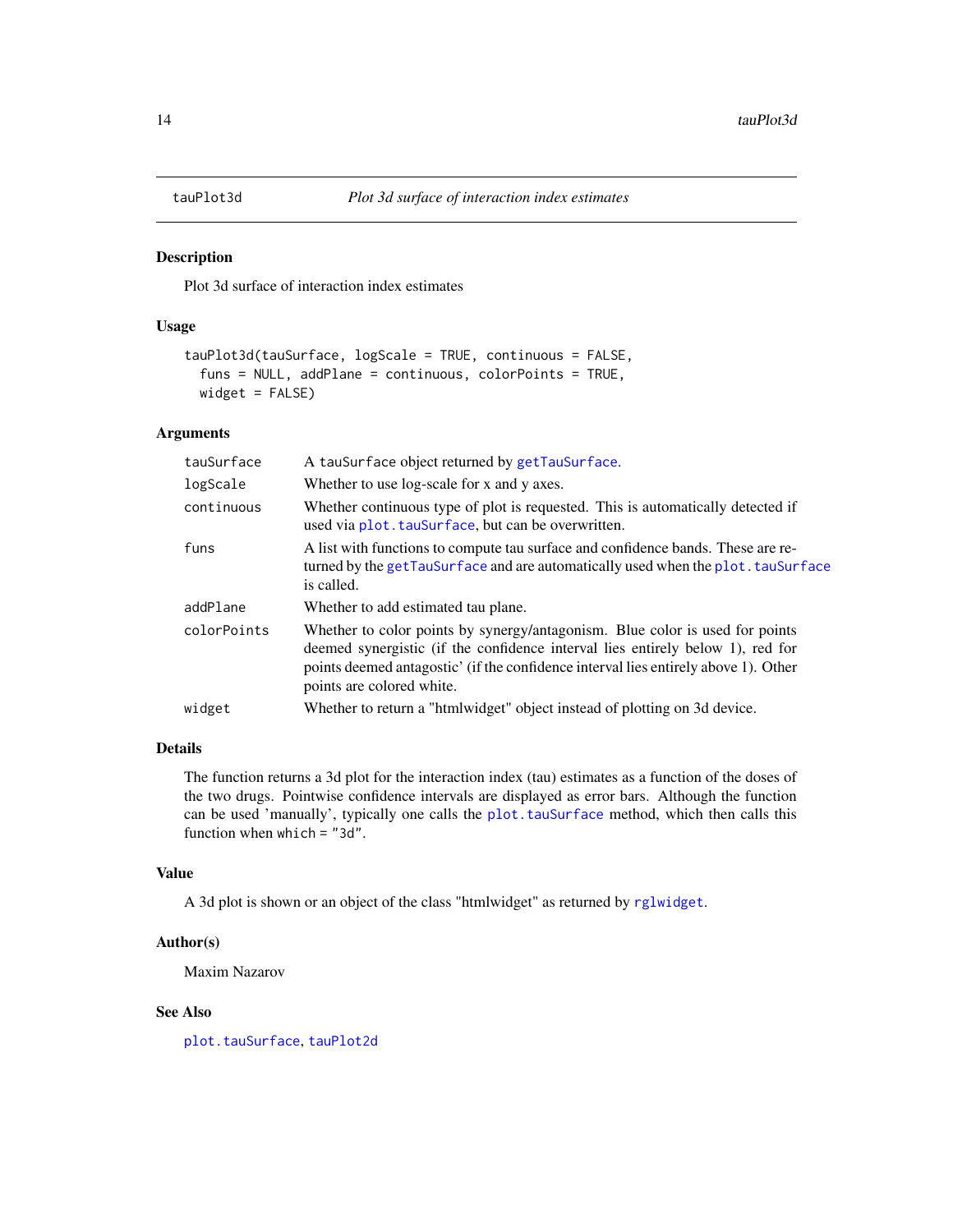<span id="page-14-0"></span>unique.tauSurface *Unique method for "tauSurface" objects*

# Description

"unique" method to extract unique interaction index estimates from a "tauSurface" object in a tabular format.

# Usage

## S3 method for class 'tauSurface' unique $(x, \ldots)$ 

|          | Output of getTauSurface.               |
|----------|----------------------------------------|
| $\cdots$ | Further arguments, currently not used. |